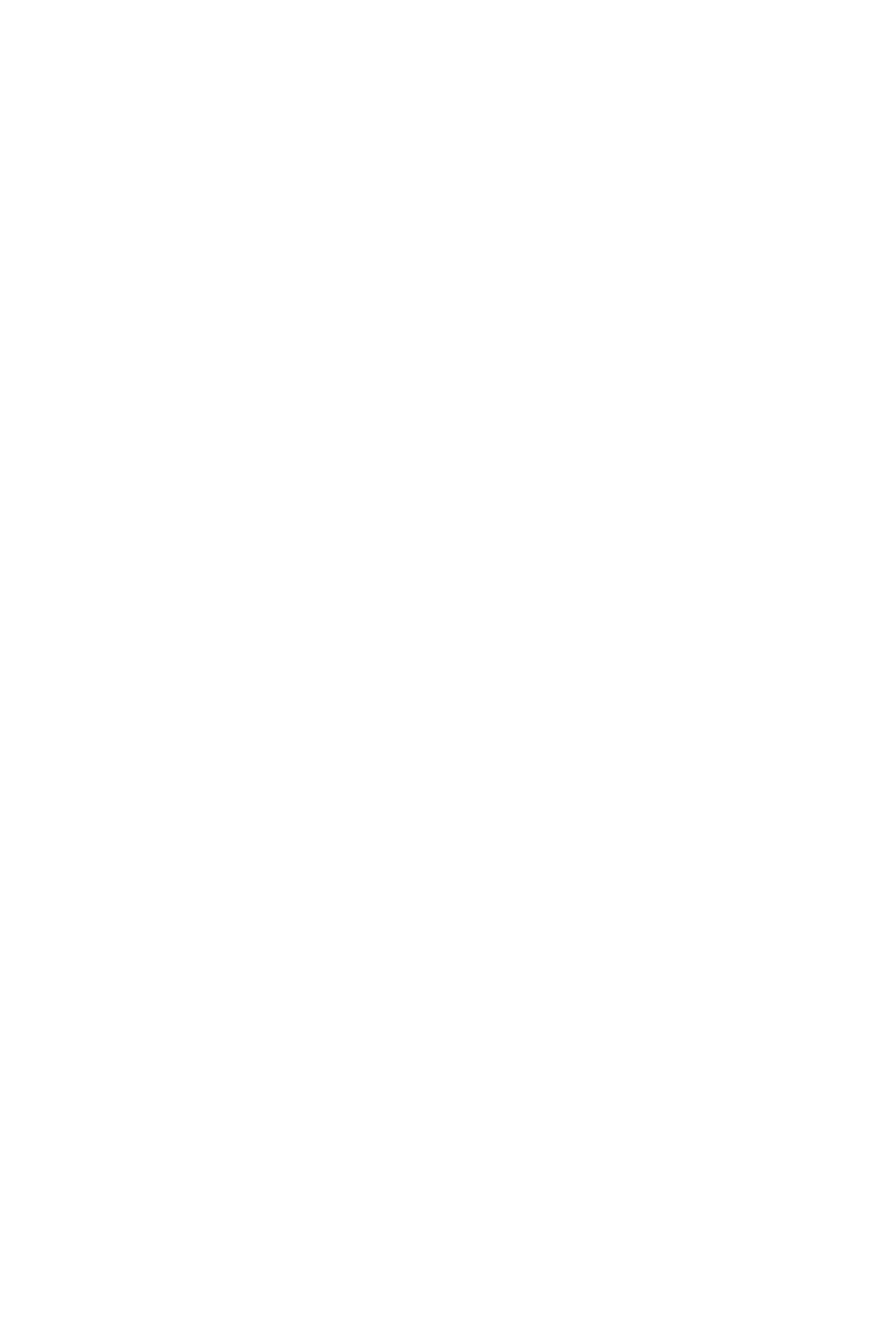## **A word from the Editor**

The importance of mathematical tools – supported by the means of informatics – in the sphere of micro- and macroeconomics is still growing. This issue of the Economics and Business Review contains several papers devoted to the application of quantitative methods in economics and management. The development of this research area in Poland owes much to the work of Zbigniew Czerwiński, Professor at the Academy of Economics in Poznań (now the University of Economics and Business). Thanks to the experience that Zbigniew Czerwiński gained at Harvard University as a student of Wassily Leontief he was the founder of the Poznań School of Econometrics and Mathematical Economics. To commemorate his role, a conference on "The Application of Mathematics and Informatics in Economics" has been held at the Poznań University of Economics and Business every year since 2011.

In 2016 the main areas covered by the papers presented were devoted to risk analysis and modelling, mathematical economics and economic analytics. The key-note speakers of the conference were: Edward I. Altman, whose research concentrates on bankruptcy analysis and prediction, risk management, corporate finance and capital markets and Krzysztof Jajuga, whose research concentrates on risk management and financial engineering.

Five of the papers contained in this publication were presented at the conference and the two remaining strictly refer to the application of mathematical models in economics. Risk management is one of the most dynamically developing areas in economic sciences. One of the main driving forces for this development has been the practical challenge resulting from increasing financial risk. The first paper entitled **"From duration analysis to GARCH models – an approach to the systematization of quantitative methods in risk measure‑ ment"** by Krzysztof Jajuga makes an attempt to systematize some risk measures with regard to several criteria and provides related comments.

Edward I. Altman and Brenda J. Kuehne*,* the co-authors of the paper **"Credit markets and bubbles: is the benign credit cycle over?**" are aware of the fact that bubble theories are becoming quite common these days for several asset classes as well as in important growth areas of the world, such as China, India and the U.S. Therefore they compiled evidence in order to find answers to such questions like: Are we in the midst of an inflating credit bubble and, if so, when is it likely that the bubble will burst? On the other hand are we experiencing an extended period of opportunistic debt financing?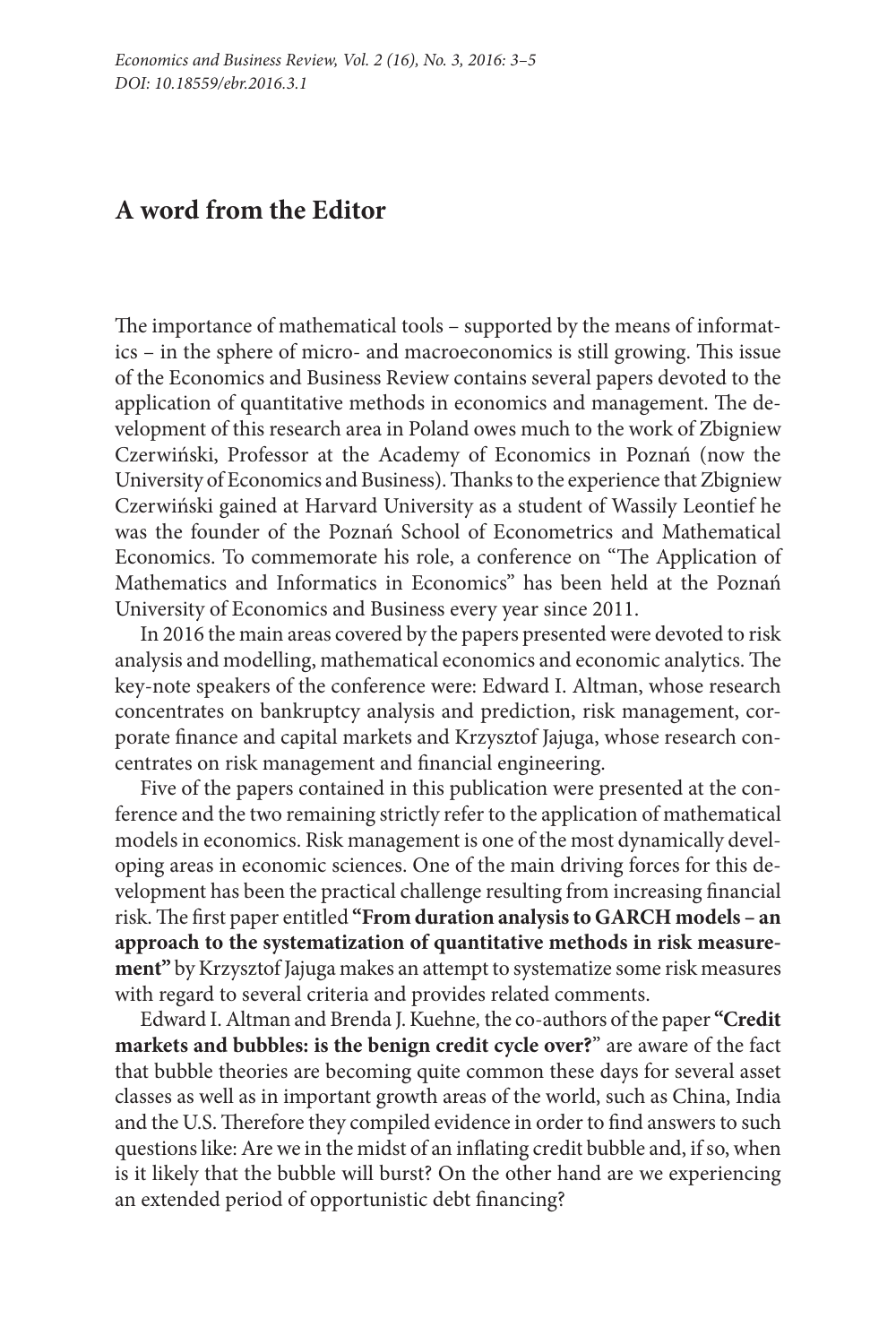The aim of the study by Katarzyna Filipowicz, Tomasz Misiak and Tomasz Tokarski in the paper entitled **"Bipolar growth model with investment flows"** was to design a model of economic growth with investment flows between two types of economies (conventionally referred to as relatively rich and relatively poor economies). The paper analyses the long-term equilibrium of the growth model, both in terms of the existence of steady states of the system of differential equations and in terms of the stability of a non-trivial steady state.

With the increased interest in social media over recent years, the role of information disseminated through media such as Twitter has become more widely recognised. Karl Shutes, Karen McGrath, Piotr Lis and Robert Riegler in the paper **"Twitter and the US stock market: The influence of microbloggers on share prices"** examine the mention of stocks on the US markets (NYSE and NASDAQ) by a number of financial micro-bloggers to establish whether their posts are reflected in price movements. A substantial number of tweets were linked to the price movements of the assets mentioned and an event study methodology was used to ascertain whether these mentions carry any significant information or whether they are merely noise.

In the paper **"Can we invest based on equity risk premia and risk factors from multi-factor models"** the authors Paweł Sakowski, Robert Ślepaczuk and Mateusz Wywiał analyse two investment algorithms built on the weekly data of world equity indices for emerging and developed countries in the period of 2000–2015. They create seven risk factors using additional data about market capitalization, book value, country GDP and betas of equity indices. The first strategy utilizes the theoretical value of the equity risk premium from the seven-factor Markov-switching model with exogenous variables. The second algorithm works only on eight risk factors and applies them as input variables to Markowitz models with alternative optimization criteria.

In the paper "**Quantifying wage effects of offshoring: import-** *versus* **export-based measures of production fragmentation"** Joanna Wolszczak-Derlacz and Aleksandra Parteka examine the implications of the international fragmentation of production on wages in the light of recent methodological developments in offshoring measurement**.** The authors compare the results stemming from two contrasting ways of quantifying offshoring – the "old" one based on import statistics and the "new" one using the decomposition of gross exports and input-output information.

In the last paper **"Simple four-step procedure of parabolic B curve de‑ termination for OECD countries in 1990Q1–2015Q4"** Dariusz J. Błaszczuk proposes a procedure which can be implemented to estimate a short-term relationship between inflation and the GDP rate. The results obtained in the empirical analysis allow the author to determine the optimal GDP rate and corresponding inflation for all 26 OECD countries.